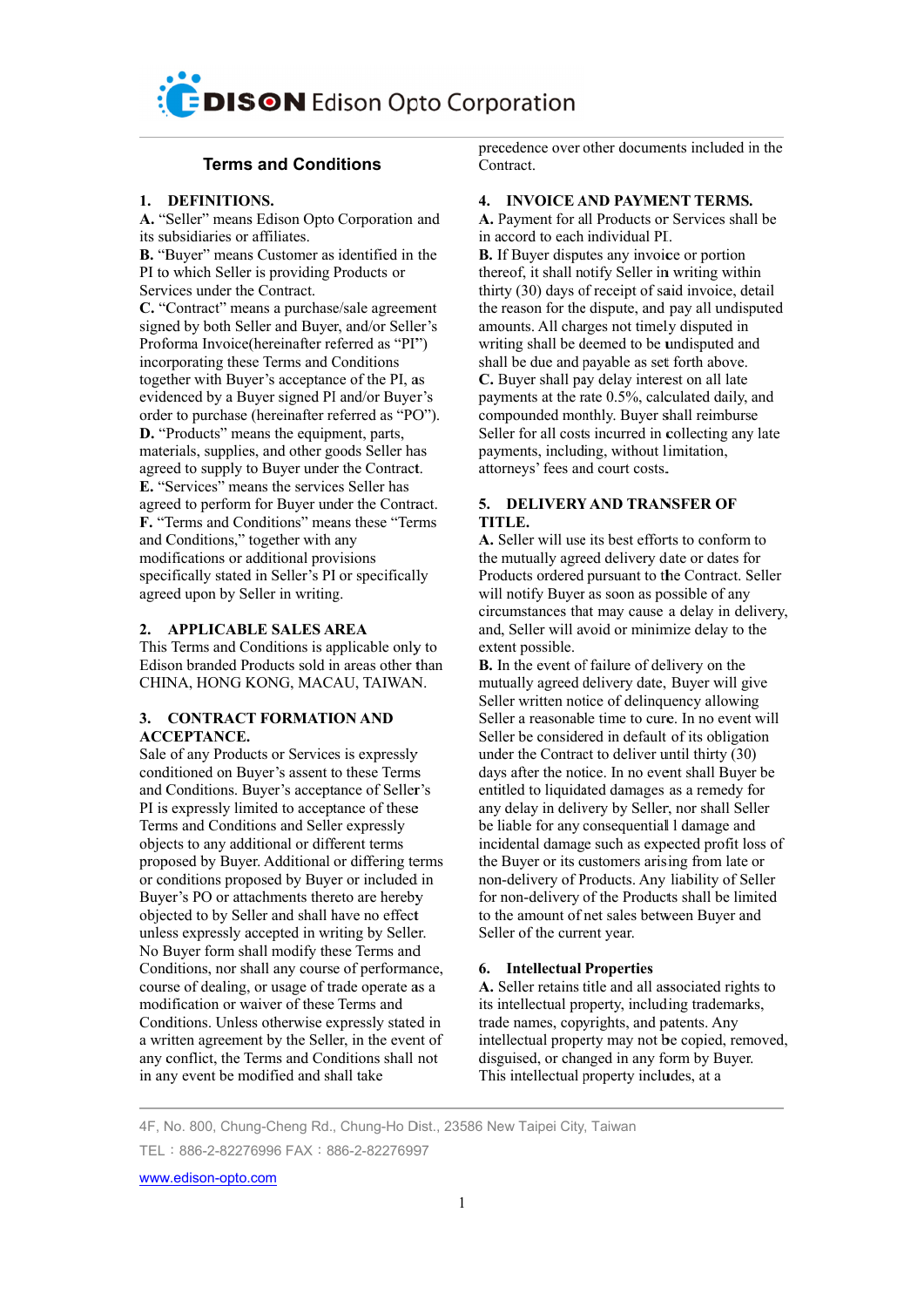

minimum, product packaging and associated markings, advertising or marketing materials, and manuals.

**B.** In the event that Buyer request any trademarks, including images, texts etc. to be applied to the Products or its labels, tags, manuals, packaging, containers or anything that is affixed to the product or included in the shipment, Buyer shall indemnify Seller from any damages arising from or in relation to using or applying such trademarks. In addition, Buyer shall offer necessary assistance to Seller for importation and exportation of the products, which shall include providing truthful and accurate documents to certify that Buy is either the rightful owner or lawfully authorized to use such trademarks. As a consequence, if the Products are withheld by customs or other authoritative institutes for reasons such as Buyer not being a legal authorized party to use the trademarks or Seller is provided with false documents, or in any other occasions that can be reasonably believed that Buver cannot legally exercise its right to use the trademarks, Seller shall be exculpated from the blame of late delivery, inability to deliver of the products and Buyer is not excused from its contractual obligation to pay.

C. Buyer agrees not to (a) sue, or (b) bring, prosecute, assist or participate in any judicial, administrative or other proceedings of any kind against Seller for infringement of any Buyer Patents (as defined below) which occurs during the Immunity Period (as defined below) on account of the manufacture, use, sale, import or distribution of Seller products. "Buyer Patents" as used in this Section means all patents throughout the world owned or acquired by Buyer. The "Immunity Period" shall last till the last day of statute of limitation for patent infringement, of any of the Buyer Patents (in any jurisdiction).'

D. Buyer acknowledges and agrees warranty or license regarding to patents, trademarks, copyrights and other intellectual properties or derivative rights of the Products shall be agreed or authorized in a separate written contract and not by these Terms and Conditions.

### 7. INSPECTION, DELIVERY SHORTAGE, AND DAMAGE.

A. Final inspection and acceptance or rejection must be made by Buyer within seven (7) days

after receipt of Products, and failure of Buyer to reject any Products within seven (7) days after receipt constitutes acceptance. Should Buver reject any Products for failure to conform to the requirements of an order, Buyer must notify Seller of the rejection, giving detailed reasons for the rejection. Seller then has the option to repair or replace the nonconforming Products within sixty (60) days at Buyer's or Seller's facility. Rejected items to be returned to Seller must be shipped at Buyer's expense. Should Seller fail to act to correct any nonconforming Products within sixty (60) days after notice by Buyer, then Buyer may, at Seller's risk and expense, return any nonconforming Products to Seller.

B. Buyer waives any claim for shortage of any Products delivered if the Buyer has not informed Seller in writing regarding the shortage of any Products within seven (7) days from the date of receipt of Products by the Buyer. C. Seller is not responsible to the Buver or any third parties claiming on the Buyer's behalf for any loss or damage to Products caused by any event of any kind by any person during the transportation of any Products. This term shall apply in full effect to Seller's liability to Buyer for any loss or damage to the Products during the transportation from Seller to Buyer regardless of the legal relationship between Seller and the person(s) who caused or contributed to the loss or damage.

# 8. WARRANTY.

A. Seller warrants to Buyer that all Products delivered pursuant to the Contract shall be free from defects in materials and workmanship (and to the extent the Products are manufactured pursuant to specifications furnished by Buyer, that all Products will conform to Buyer's specifications that have Seller's written acceptance and approval). Seller's warranty extends only to Buyer, as defined herein, who directly purchased the Products from the Seller pursuant to the Contract and does not extend to indirect purchasers or users of Seller's Products (e.g., third party purchasers of Seller's products from Buyer). The warranty shall survive the termination of the Contract and extend to the applicable warranty period specified in the Product's specification sheet. **B.** If a defect or non-conformance in the

Products is claimed by Buyer, Buyer must filled

4F, No. 800, Chung-Cheng Rd., Chung-Ho Dist., 23586 New Taipei City, Taiwan TFI: 886-2-82276996 FAX: 886-2-82276997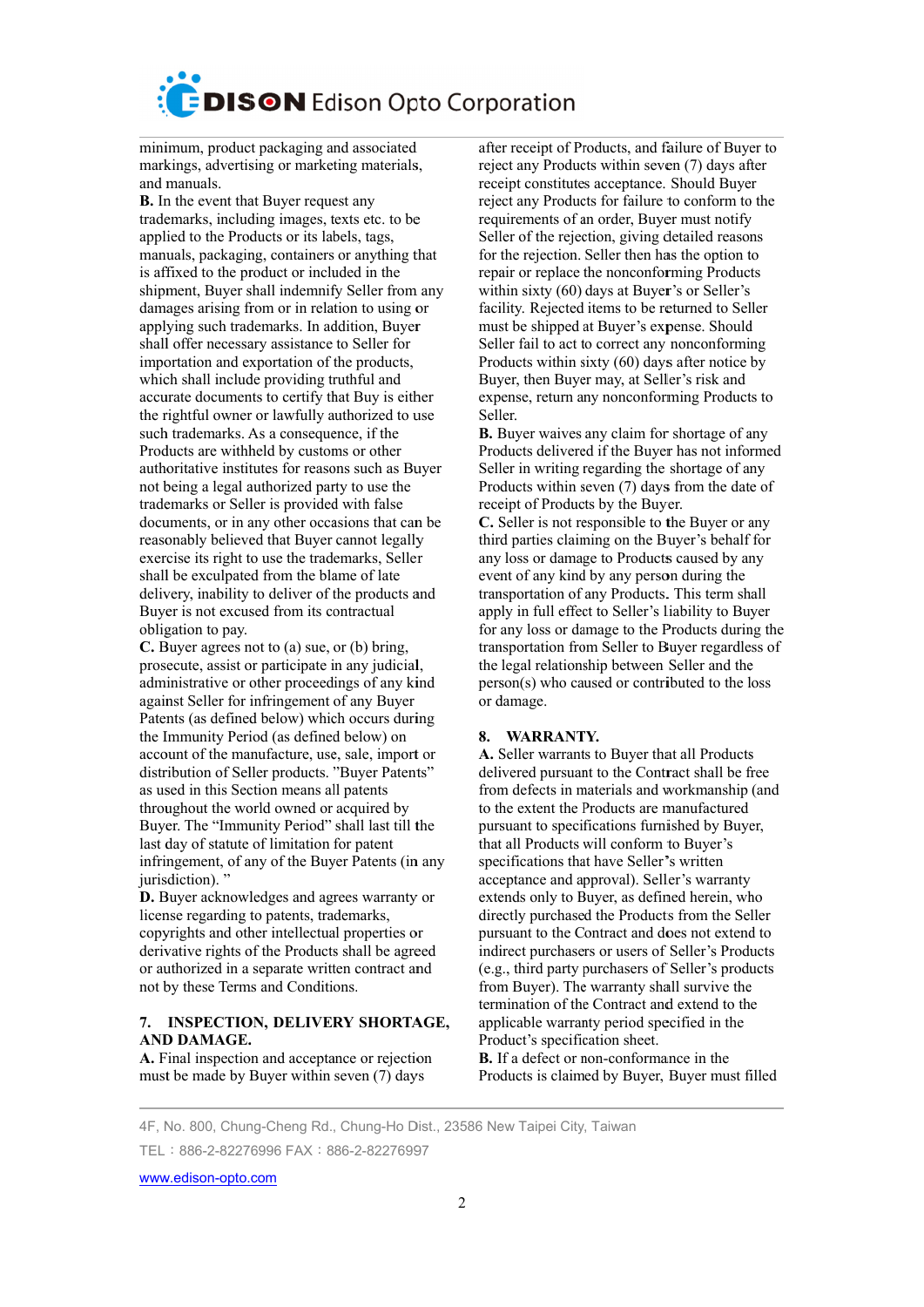

the "8D correction report form" and return the claimed Products in as good condition as received, except for ordinary wear, to Seller. Buyer must immediately notify Seller of the return. After receiving the claimed Products, Seller will analyze and determine the class of defects in the Products. Seller may request Buyer render necessary assistance to Seller and furnish adequate means for operating and testing the Products. In which case, Buy shall comply with Seller's relevant instructions. If the defects were determined as class FA, Seller shall provide Failure Analysis report within 3 working days to the Buyer; if the defects were determined as class CS, Failure Analysis report will be provided in 5 working days. Without any objection to the Analysis reports above in 7 days, Buyer agreed Seller furnish remedy and act accordingly to such reports. Buy must allow Seller a reasonable time to remedy the defect or non-conformance. Should the Products prove defective or non-conforming and the defect or non-conformance is not remedied. Seller may, at the option of Seller, either replace the returned Products or refund to Buyer any money, notes, or property paid or given for the returned Products, or Seller must credit the account of Buyer, in a like amount. After finishing the corrective actions including repairs, replacement, refund mentioned above, no further claim for the defect can be made against Seller.

C. If Buyer failed to offer necessary assistance to Seller or refuse to follow the aforesaid procedures of claiming defective and nonconforming Products, Buyer acknowledges that Seller may refuse such warranty claims. In which case, it is considered as Buyer waives any and all claims for the particular warranted products.

D. Except as otherwise agreed in writing by both parties, transportation costs of returning defective or non-conforming Products to Seller (including all applicable duties and taxes) must be borne by Buyer and, in the event the cause of non-conforming cannot be attributed to Seller. Otherwise, If Seller opts to replace the returned Products, transportation costs of shipping the replacement Products to Buyer (including all applicable duties and taxes) must be borne by Seller.

E. Buyer acknowledges that some Products, including but not limited to sub-assembly Products, may contain remanufactured parts

which will be equivalent to new parts in performance. Buver acknowledges that Seller's use of remanufactured parts that are equivalent to new parts in performance will not be considered in breach of Seller's obligations under the Contract and that the Products containing remanufactured parts that are equivalent to new parts in performance will not be considered defective or non-conforming Products.

F. Any action on a breach of Seller's obligations under this Section must be commenced within one year after the cause of action has accrued. G. The warranty provided under this Contract does not apply to any of Seller's Products that have been subjected to inadequate maintenance; unauthorized adjustments; improper use or operation outside of the specifications indicated within the Product's specification sheet; use beyond the scope of the intended use of any Product, mishandling, carelessness, accidental, loss or damage in transit, unsuitable site preparation, or unauthorized maintenance or repair.

H. The warranty period provided for each Product exists as it was showed in the "Warranty Period Sheet" on Edison's website.

**I. THIS WARRANTY IS IN LIEU OF ALL** OTHER WARRANTIES, EXPRESS OR **IMPLIED, INCLUDING WARRANTIES OF** MERCHANTABILITY, FITNESS FOR A PARTICULAR PURPOSE, AGAINST **INFRINGEMENT OR OF TECHNOLOGICAL VALUE.** 

# 9. LIMITATION OF LIABILITY.

A. Seller shall not be liable to Buyer, for any amounts representing the party's loss of profits, loss of business, indirect, special, incidental, exemplary, consequential, or punitive damages, arising from the performance or nonperformance of the Contract or any acts or omissions associated therewith or related to the use of any Products or Services furnished hereunder. whether the basis of the liability is breach of contract, tort (including negligence and strict liability), statutes, or any other legal theory. B. In no event shall Seller's aggregate liability arising out of or related to this Contract, whether arising out of or related to breach of contract, tort (including negligence) or otherwise, exceed the total amount of the net sales between Seller and Buyer of the current year; as to Services, for

4F, No. 800, Chung-Cheng Rd., Chung-Ho Dist., 23586 New Taipei City, Taiwan

TFI: 886-2-82276996 FAX: 886-2-82276997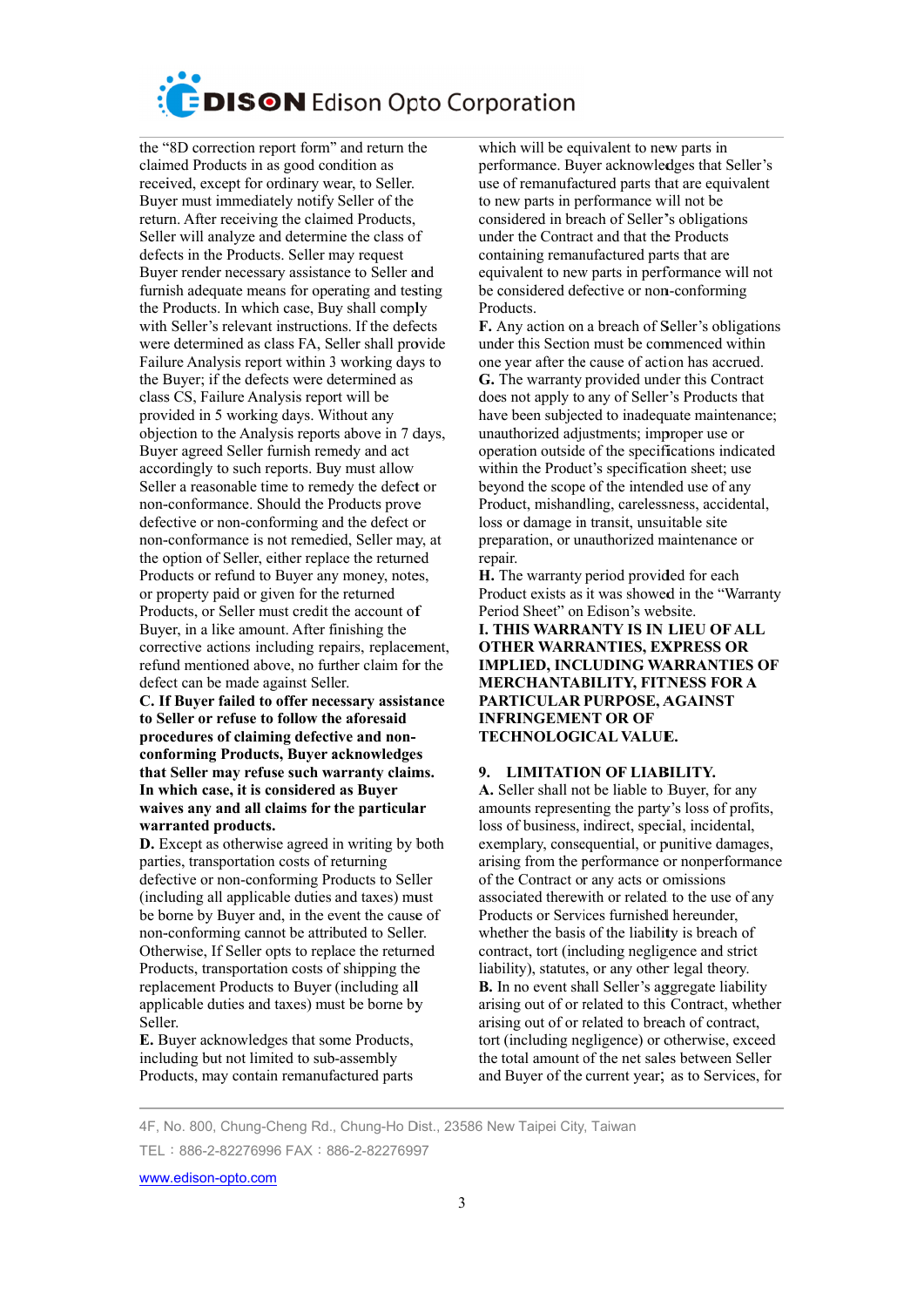

the amounts paid to Seller for Services performed of the current year.

## 10. FORCE MAJEURE.

Seller shall not be liable or responsible to Buyer, nor be deemed to have defaulted or breached this Contract, for any failure or delay in fulfilling or performing any term of this Contract when and to the extent such failure or delay is caused by or results from acts or circumstances beyond the reasonable control of Seller including, without limitation, acts of God, flood, fire, earthquake, explosion, governmental actions, war, invasion or hostilities (whether war is declared or not), terrorist threats or acts, riot, or other civil unrest, national emergency, revolution, insurrection, epidemic, lockouts, strikes or other labor disputes (whether or not relating to either party's workforce), or restraints or delays affecting carriers or inability or delay in obtaining supplies of adequate or suitable materials, materials or telecommunication breakdown, or power outage.

### 11. ENGEERING CHANGES.

Unless otherwise agreed by Seller and Buyer in writing, as to any Product, Seller reserves the right at any time to make changes in: (a) its production process; (b) the materials, designs, specifications relating to its Products; and (c) its methods of packaging and shipping. Products supplied after such a change will continue to meet Seller's minimum and maximum warranty period, but may not be identical to the Products supplied as samples or supplied under previous POs. Buyer acknowledges that changes made under this Section will not render Products nonconforming or defective. However, Seller shall notice Buyer of changes that may affect the specification of Products. If no objection were raised and made aware to Seller within 3 days, it is considered as if it were agreed by Buyer

## **12. SELLER'S TERMINATION OF CONTRACT.**

A. In addition to any remedies that may be provided under these Terms and Conditions, Seller may halt or suspend delivery or terminate this Contract with immediate effect upon written notice to Buyer, if Buyer: (a) fails to pay any amount when due under this Contract and such failure continues for thirty (30) days after Seller provides Buyer written notice of nonpayment; (b) has not otherwise performed or complied with any of these Terms and Conditions, in whole or in part: or (c) becomes insolvent, files a petition for bankruptcy or commences or has commenced against it proceedings relating to bankruptcy, receivership, reorganization or assignment for the benefit of creditors. **B.** In the event Seller terminates this Contract pursuant to this Section, Buyer shall reimburse Seller for any and all losses, costs and expenses associated therewith, including, but not limited to fees owed for Products or Services provided prior to the effective date of such termination plus equitable termination charges based upon the status of work completed or in process, commitments made, and facilities allocated.

# **13. BUYER'S CANCELLATION OF** ORDER

A. Buyer may cancel a PO in whole or in part only with the prior written consent of Seller, which Seller may withhold in its sole discretion. To cancel an order, Buver must provide Seller written notice that states the extent and effective date of the cancelation. On receipt of the notice, if Seller agrees to the cancellation, Seller must, to the extent directed by Buyer, stop shipping any additional Products to the Buyer under the canceled order. B. When Seller approves Buyer's cancellation notice, for any order cancelled by Buyer, Buyer shall pay for the higher of the following two:(a)reimburse Seller for any and all losses, costs and expenses associated therewith. including, but not limited to fees owed for Products or Services provided prior to the effective date of such termination plus equitable termination charges based upon the status of work completed or in process, commitments made, and facilities allocated or (b)pay seventy five percent  $(75%)$  of the contract price for the Products under the cancelled order.

#### 14. CONFIDENTIAL INFORMATION.

Each party must regard as highly confidential all information developed by or communicated to it in the course of or in connection with its performance under the Contract, and may not, without the other party's prior, express, and written approval, make any oral or written disclosure of the confidential information, except on a need-to-know basis to the party's employees and other authorized persons who

4F, No. 800, Chung-Cheng Rd., Chung-Ho Dist., 23586 New Taipei City, Taiwan

TFI: 886-2-82276996 FAX: 886-2-82276997